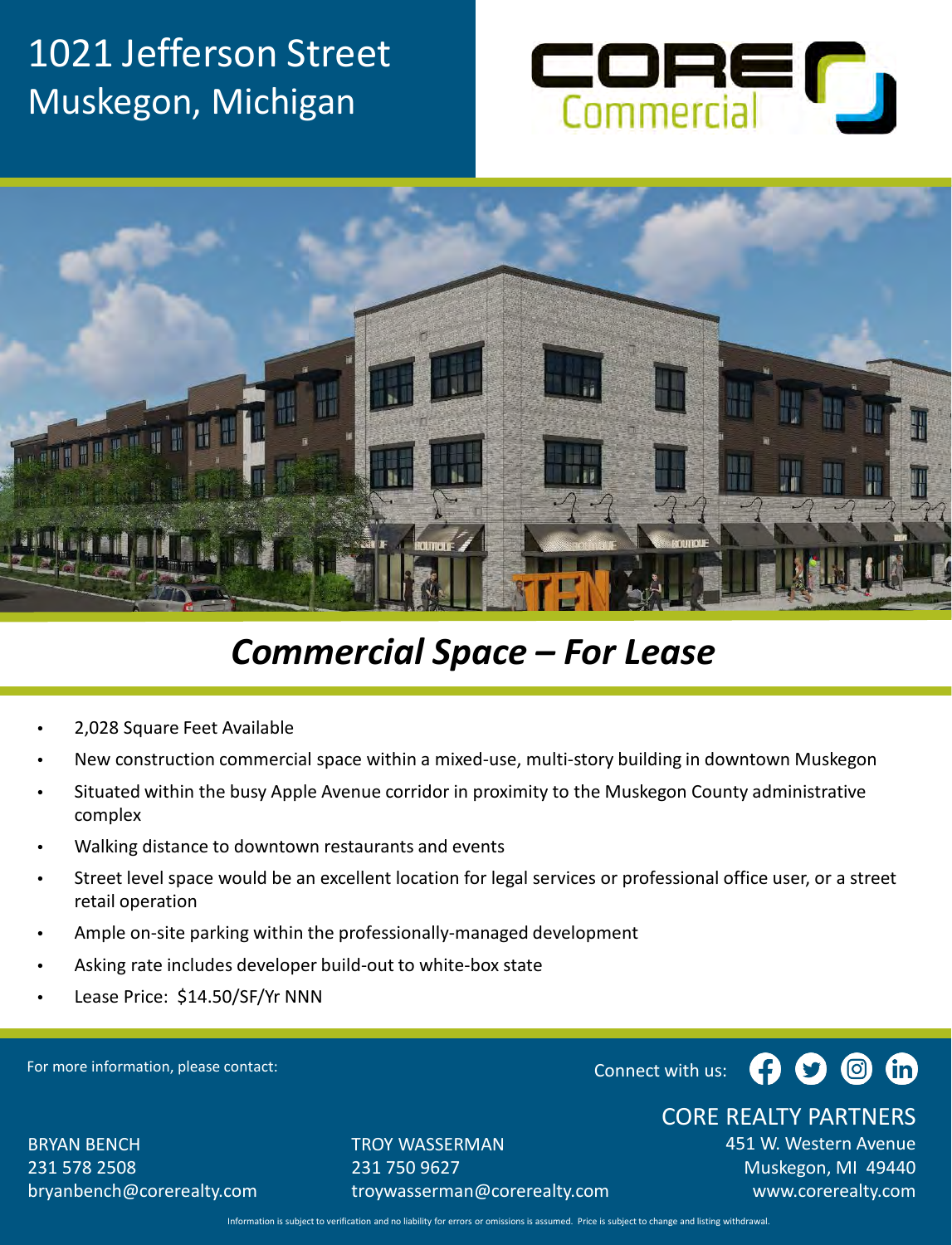## For Lease 1021 Jefferson Street Muskegon, Michigan



For more information, please contact: Connect with us: Connect with us:

#### $O$   $\circ$   $\circ$ 0

CORE REALTY PARTNERS

BRYAN BENCH 231 578 2508 bryanbench@corerealty.com TROY WASSERMAN 231 750 9627 troywasserman@corerealty.com 451 W. Western Avenue Muskegon, MI 49440 www.corerealty.com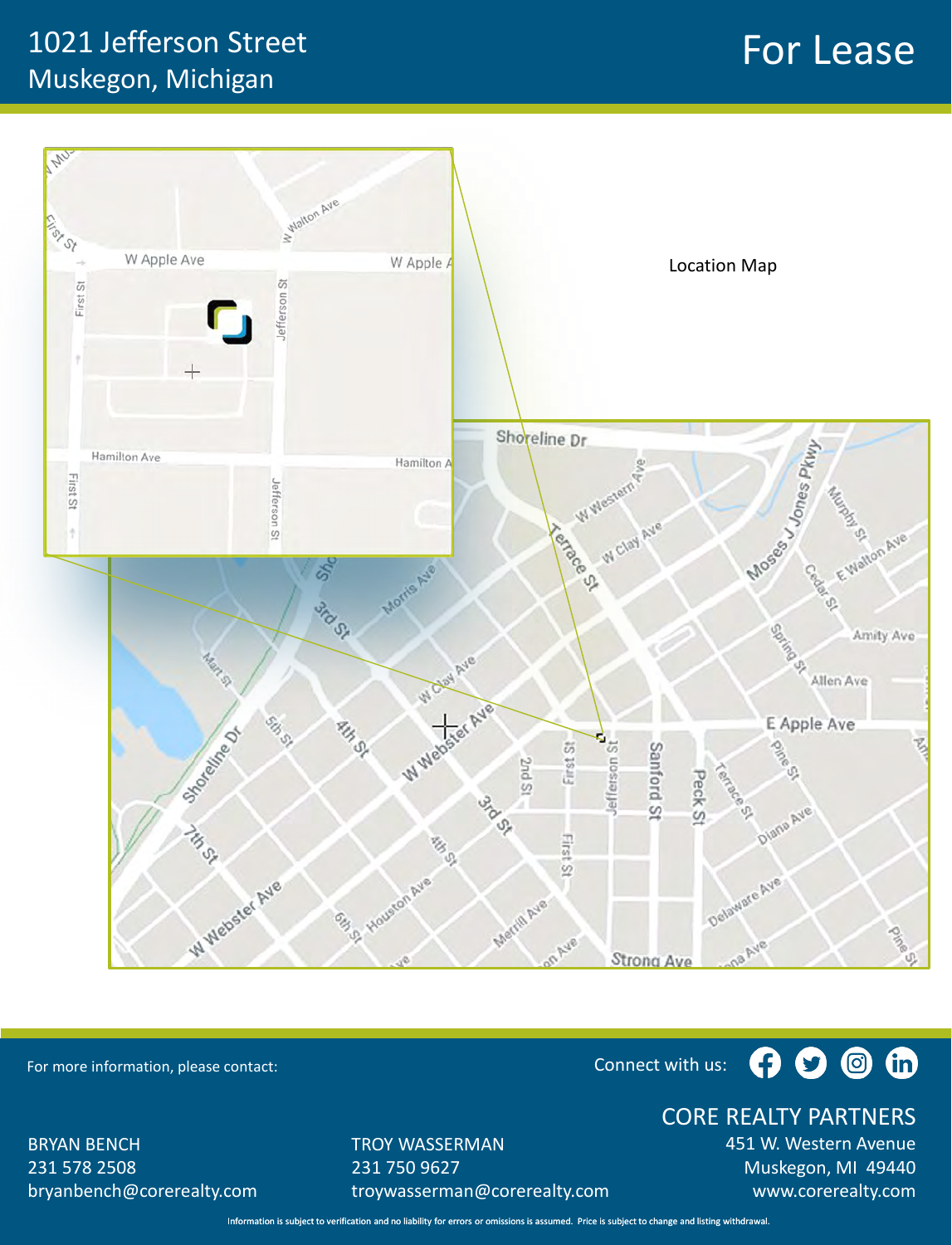## For Lease

Site Plan



For more information, please contact: Connect with us: Connect with us:

 $O$   $O$   $O$ 

BRYAN BENCH 231 578 2508 bryanbench@corerealty.com TROY WASSERMAN 231 750 9627 troywasserman@corerealty.com CORE REALTY PARTNERS

451 W. Western Avenue Muskegon, MI 49440 www.corerealty.com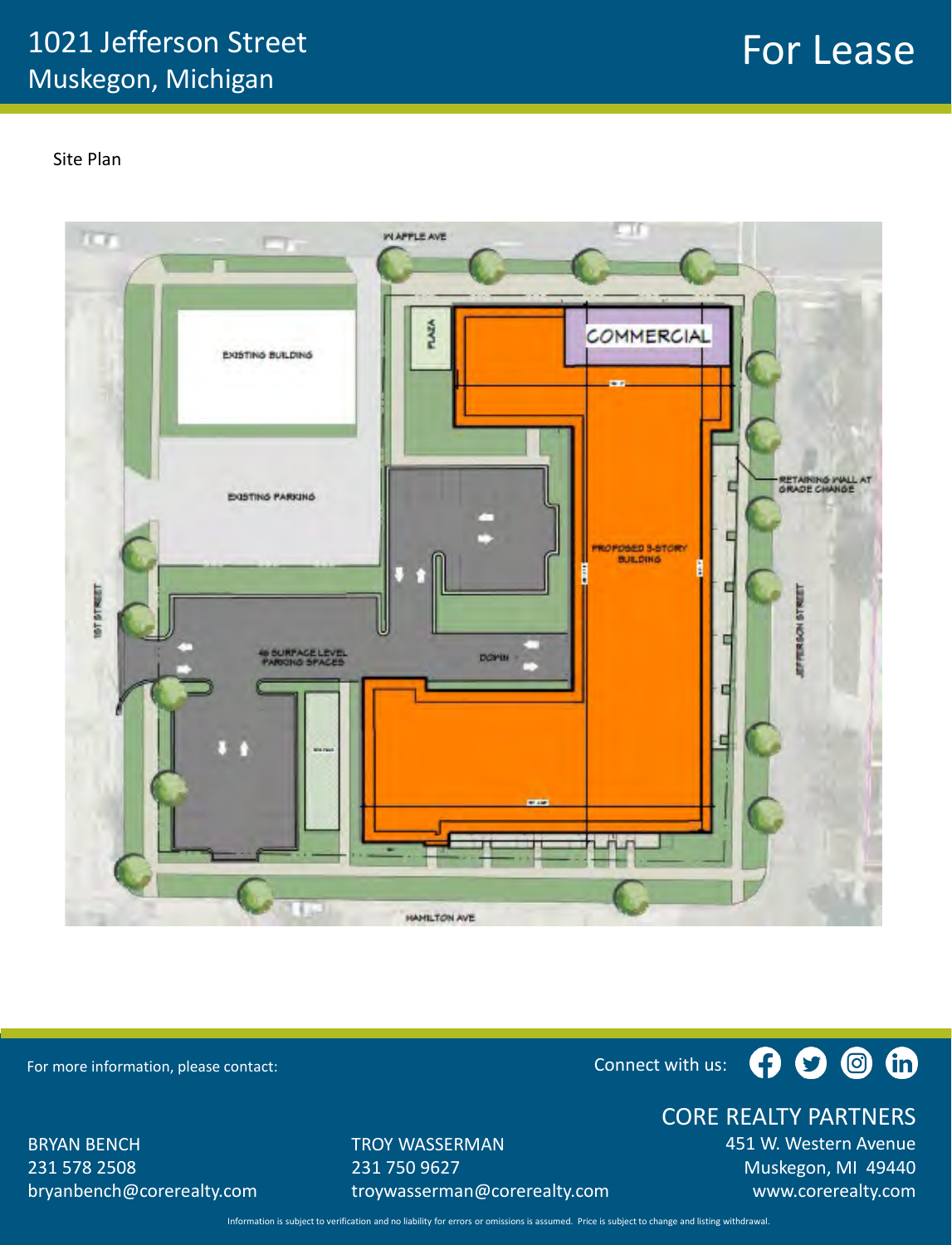Floor Plan





For more information, please contact: Connect with us: Connect with us:

N

## $O$  o o  $O$

BRYAN BENCH 231 578 2508 bryanbench@corerealty.com TROY WASSERMAN 231 750 9627 troywasserman@corerealty.com CORE REALTY PARTNERS

451 W. Western Avenue Muskegon, MI 49440 www.corerealty.com

## For Lease